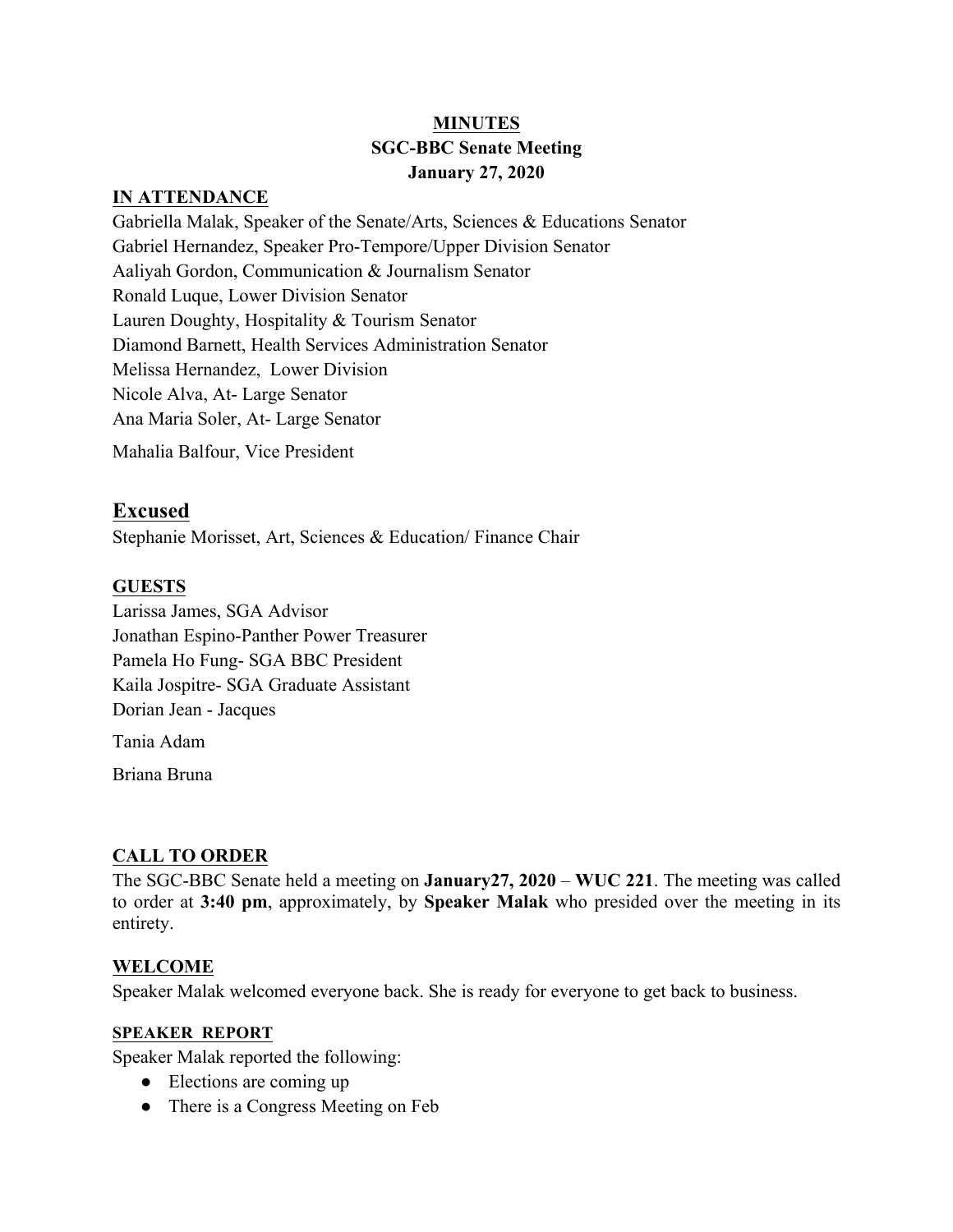- Senator Desme is leaving due to new job
- Last week there was a budget meeting
- Deliberations February 5th
- Reminder of motions workshop
- There is a congress meeting February 17, 4:30 pm 6:30 pm (This time was voted on)
- Malak wants to discuss in the congress meeting about the lack of congressional rules of procedures.

# **VICE PRESIDENT REPORT**

Vice President Balfour reported the following:

- VP Balfour welcomed everyone back and we are off to a great start
- We are going to launch the Student Advocacy COmmittee's Clinic survey
- The Student Concern Form is available in the Google Drive. Please share it so that students are able to officially submit their concerns.

#### **SPEAKER PRO'S REPORT**

SpeakerPro Hernandez reported the following:

- There are changes to the committee
- There are a lack of committees
- $\bullet$  There are a lack of chairs
- Yielded

# **ADVISOR'S REPORT**

Ms. James reported the following:

- Freshmen year experience info session on Wed
- You can apply to be a peer member
- Jose Marti breakfast is January 28, 2019
- Student Summit is coming up, it is Mandatory to attend
- Yield

# **Finance Chair Report**

No report. Chair was not present.

# **Rules, Legislations & Judiciary Report**

No report. Chair was not present.

# **Operational Review Report**

No operational review report. Chair was not present.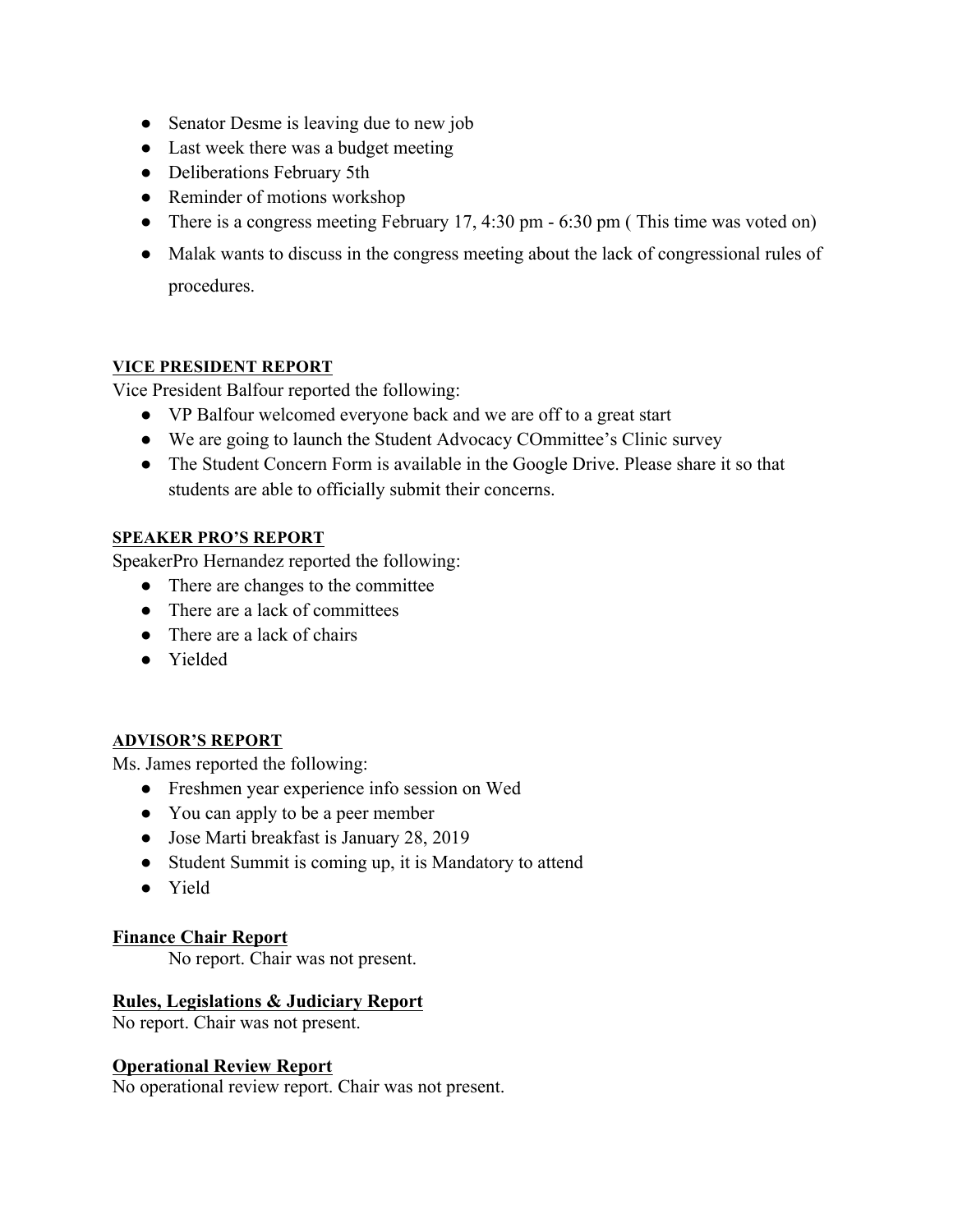#### **Internal Affairs Chair Report**

• No Internal Chair report. Chair was not present.

#### **Student Advocacy Chair's Report**

Chair no present. No report.

#### **Senator's Report**

- Senator Gordon welcomed everyone back. She reports that there will be a recycling event around March and there will be a communications event. Yielded.
- Senator Barnett spoke with chairs about HSA. Yielded.

#### **Old Business**

A. Approval of the minutes

Senator Gordon moved to approve the minutes of January 13th, Senator Luque seconded the motion. By unanimous vote the minutes were approved.

# **I. New Business**

- a. Appointment of *Briana Bruna* for *Marketing Coordinator* 
	- Briana Bruna presented herself to the senate for the Marketing Coordinator position.
	- She is a Senior at FIU and has taken many marketing courses

Senator Doughty moved to appoint, Senator Soler second

Senator Alva - Yea

Senator Soler - Yea

Senator Henandez - yea

Senator Luque- Yea

- Seator Barnett Yea
- Senator Gordon Yea

Senator Doughty - Yea

Speak Pro Hernandez - Yea

Speaker Malak - Yea

With a vote of 9-0-0 Briana Bruna was appointed as a new Marketing Coordinator.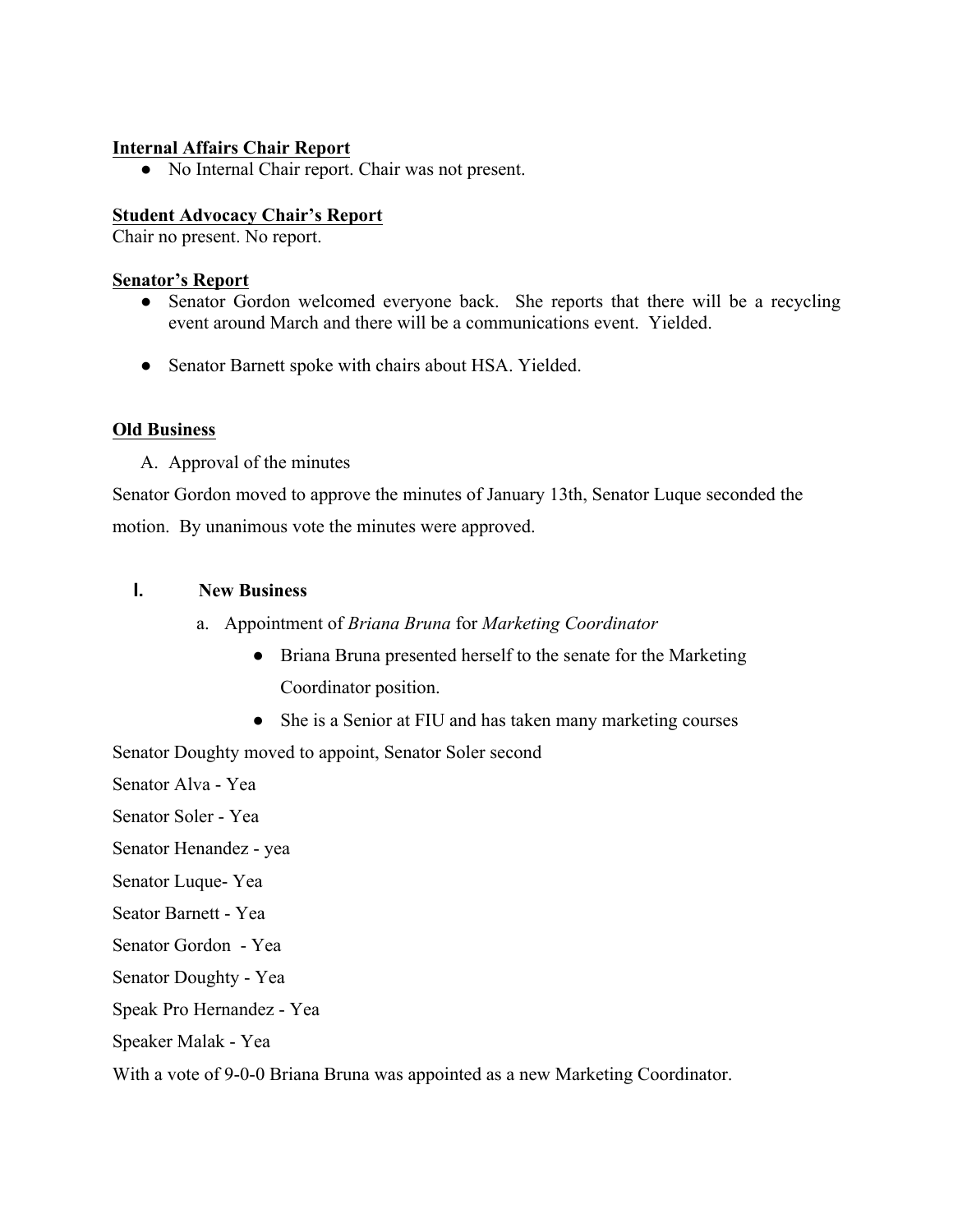- b. Appointment of *Tania Adam* for *Elections Commissioner*
	- *Tania Adam presented herself to the Senate for Elections Commissioner*
	- *She is a Freshman at FIU*

Senator Desme moved to appoint ,Senator Luque seconds

Senator Alva - Yea

Senator Soler - Yea

Senator Henandez - yea

Senator Luque- Yea

Seator Barnett - Yea

Senator Gordon - Yea

Senator Desme - Yea

Senator Doughty - Yea

Speak Pro Hernandez - Yea

Speaker Malak - Yea

With a vote of 10-0-0 Tania Adam was appointed as the new Elections Commissioner.

# **Vice President Balfour arrived at 4:22pm**

- c. U-Wide Bill
- d. Chair/Committee Nominations:
	- i. Student Advocacy Chair
		- Senator Soler Relinquished her nomination
		- Melissa Hernandez presented herself to the Senate for the Student Advocacy Chair
- She addressed lack of food concerns at FIU BBC
- Senator Gordon moved to extend Q&A
- Senator Doughty second
- Vice President Balfour discussed the requirements of the position. She yielded.

Senator Barnett moved to approve, Senator Gordon Seconds

- ii. Internal Affairs Chair
	- No nominations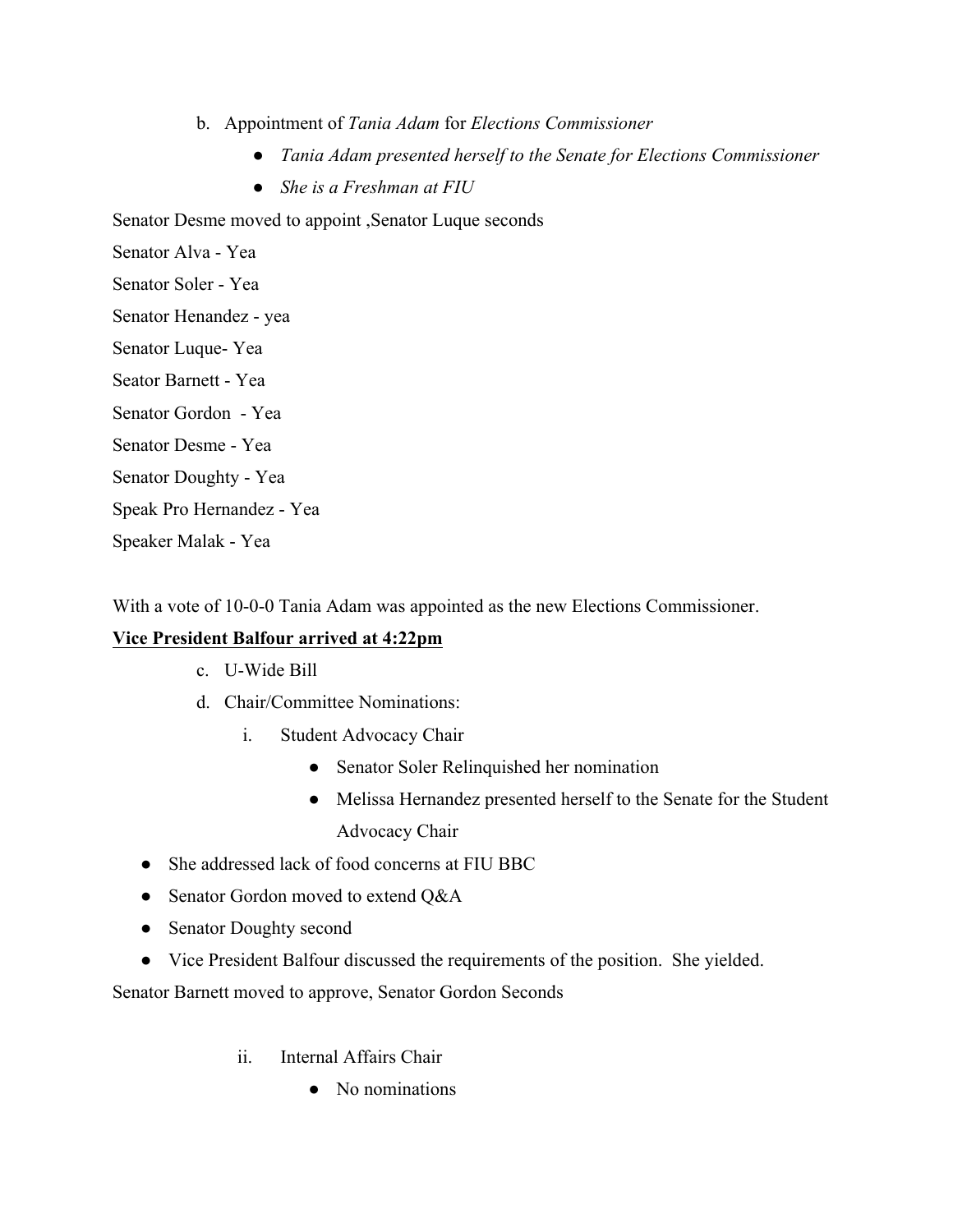- iii. Finance Committee
	- No nominations
- e. Legislation Ideas
	- Three new senators positions

# **Senator Alva**

• Did not have any new ideas, but is thinking of doing some events.

# **Senator Luque**

● He suggested that there should be mandatory events.

# **Senator Melissa Hernandez**

• No legislation Ideas

# Appointment of *Doreen Jean-Jacques* for *At-Large Senator*

- Dobreen Jean-Jacques presented herself to the Senate for the position of Senator At-Large.
- She is a Senior at FIU majoring in Psychology.
- Speaker Pro- Hernandez moved to approve
- Senator Soler second

# Senator Alva - Yea

- Senator Soler Yea
- Senator Henandez yea
- Senator Luque- Yea
- Seator Barnett Yea
- Senator Doughty Yea
- Speak Pro Hernandez Yea
- Speaker Malak Yea

With a vote of 8-0-0 Dobreen Jean-Jacques was appointed as a new At-Large Senator.

- *f.* Elections
	- VP Balfour reminded that SGA closes this Friday and encouraged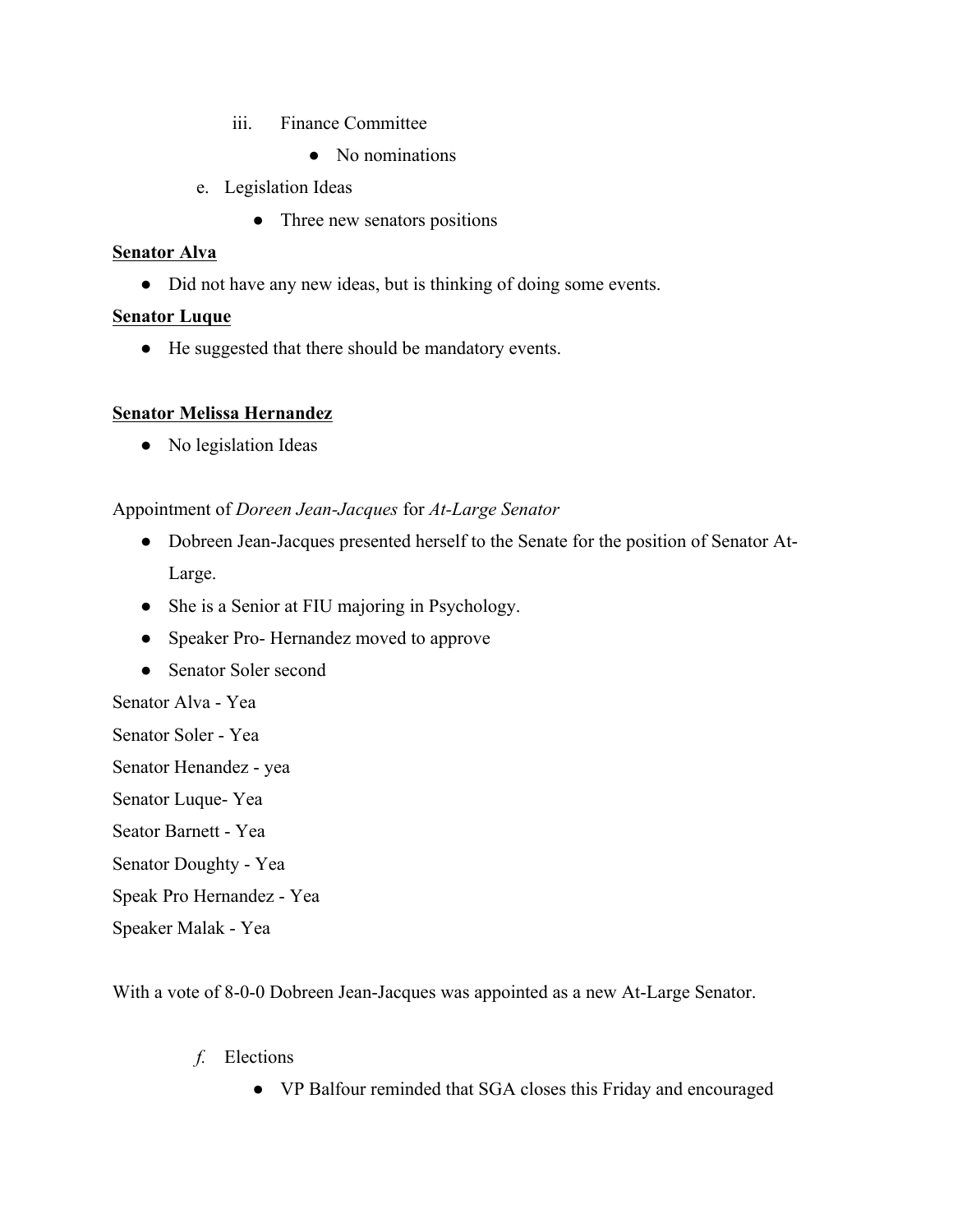everyone to apply.

- g. Watched a video on Referendum
	- Speaker Pro Algerin called on the phone
	- Speaker Malak reported that there are 17 Senator positions
	- Speaker Malak relinquished her position to Speaker Pro Henrnadez
	- Speaker Pro Hernandexx relinquished his position back to Speaker Malak
	- Speaker Malak relinquished her chair to Speaker Pro Hernandez
	- Speaker Pro Hernandez relinquished his chair back to Speaker Malak
	- $\bullet$  8-1-0

# **DISCUSSION**

- A. Open Forum
	- a. Student Concerns

Senate Barnett discussed with a student that wanted to make a complaint about a professor, but she did not know the procedures to go about it.

- b. Senate Concerns No concerns
- c. Additional Comments, Suggestions, Concerns No additional, comments, or concerns.

# **REPORT**

# **President's Report**

President Ho Fung reported on the following:

- Went to a Council retreat last semester,
- She planned an invent with FIU infinity
- She wants to make a big SGA day during the Spring Semester
- She discussed that former Senators have to reapply again to be re-elected.
- Elections closes this friday  $\omega$  11:59pm
- The Budget hearing is complete and now we are in deliberations
- SGA is responsible for allocating about 20 million dollars